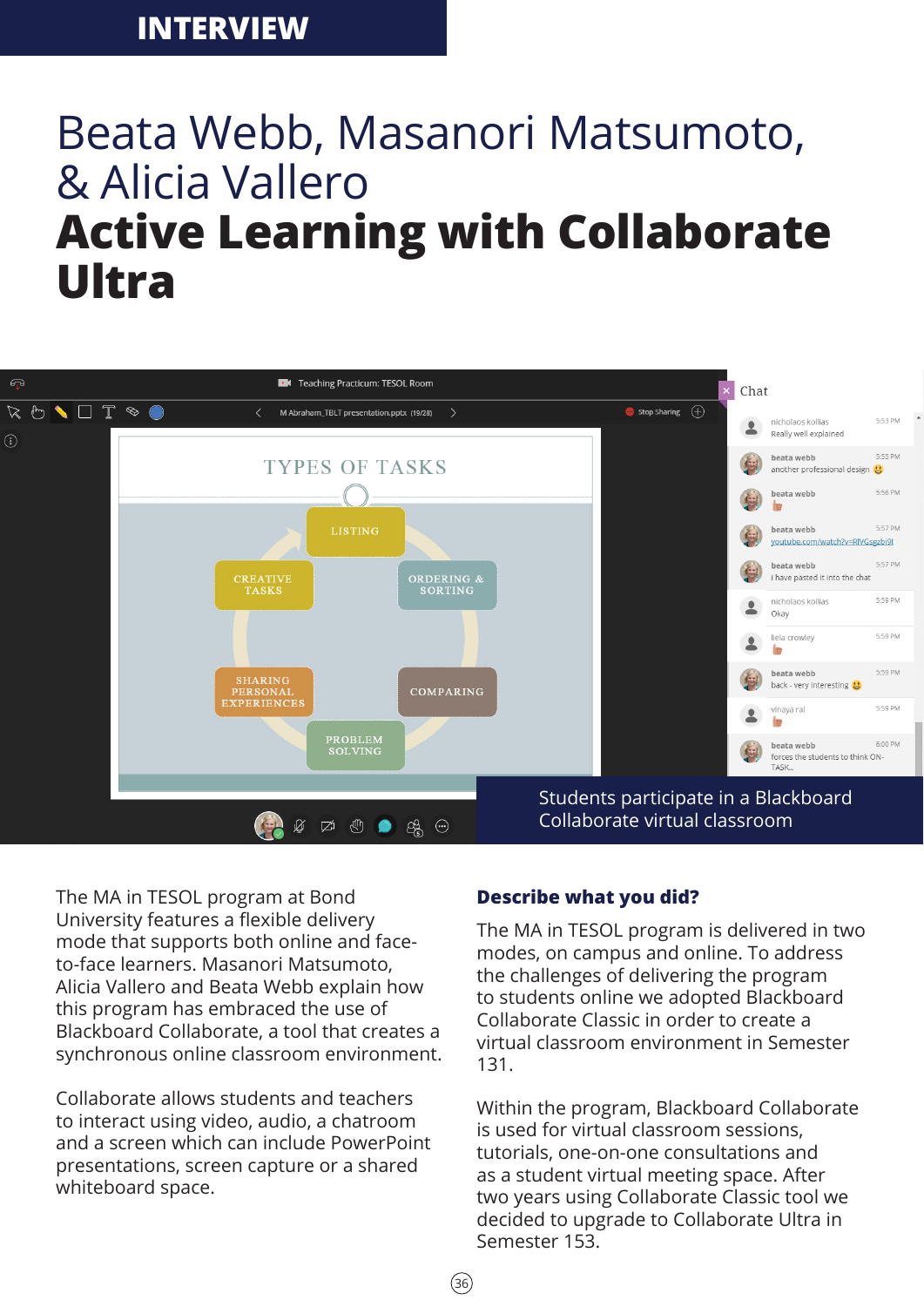# **Why did you adopt Collaborate Ultra?**

The release of Collaborate Ultra offered solutions to some of the problems we were experiencing with setting up the software, and bandwidth, audio and video issues. Our program delivers to students all over Australia, including cities, regional areas and remote communities. Worldwide, we have taught students in many countries including China, the US, Vietnam and Indonesia. Collaborate Ultra solved many problems associated with lower quality internet connections.

# **What do you hope to achieve?**

We hope to provide students with an opportunity for synchronous online learning, and wanted to include interactivity, audio and video. Collaborate Ultra is the most powerful tool we have found for this purpose.

## **What were the benefits of this approach?**

Collaborate is a powerful tool for teaching that promotes active learning. The level of interactivity and participation in Collaborate was greater than what was possible in a face-to-face class. Students are able to share the whiteboard at the same time, they can share links and resources immediately with others, and ask questions whilst in the middle of a lesson. This would be impossible in a face-to-face classroom environment.

During Collaborate sessions, students are able to ask or answer questions, share information and present their ideas and opinions. Students are also able to plan, work together and negotiate decisions.

There were social benefits too, with students expressing companionship, emotional support and giving advice to other students. One of the most surprising benefits is the intimacy of the online sessions. In spite of the online barriers, students were more comfortable as they connected to Collaborate from their own homes, rather than in a physical classroom environment. This promoted a greater sense of community and collegiality, which was appreciated by the students themselves who were pleasantly surprised.



## **What seemed to work well?**

Collaborate Ultra is simple, easy to use and has fewer connectivity issues than Collaborate classic. Students can now meet online as a group and take advantage of the online space anytime.

I have personally collaborated with other academics in Collaborate Ultra, held staff meetings and even uploaded, shared and developed presentations and papers with others, regardless of wherever people were located at the time.

Another feature of Collaborate that worked in well in a surprising way is the chatroom. This is possibly the richest platform for student exchange and collaboration. The students simply love it!

The chatroom always seems to be alive with back-channelling; students comment about the contents of the seminar, ask and answer each others' questions.

During the course, the atmosphere becomes more personal and it often becomes the space where people exchange funny comments and stories.

I love that Collaborate promotes internationalisation and nationalisation as students from around the country and around the world can participate in learning and building relationships.

*"This is possibly the richest platform for student exchange and collaboration. The students simply love it!"*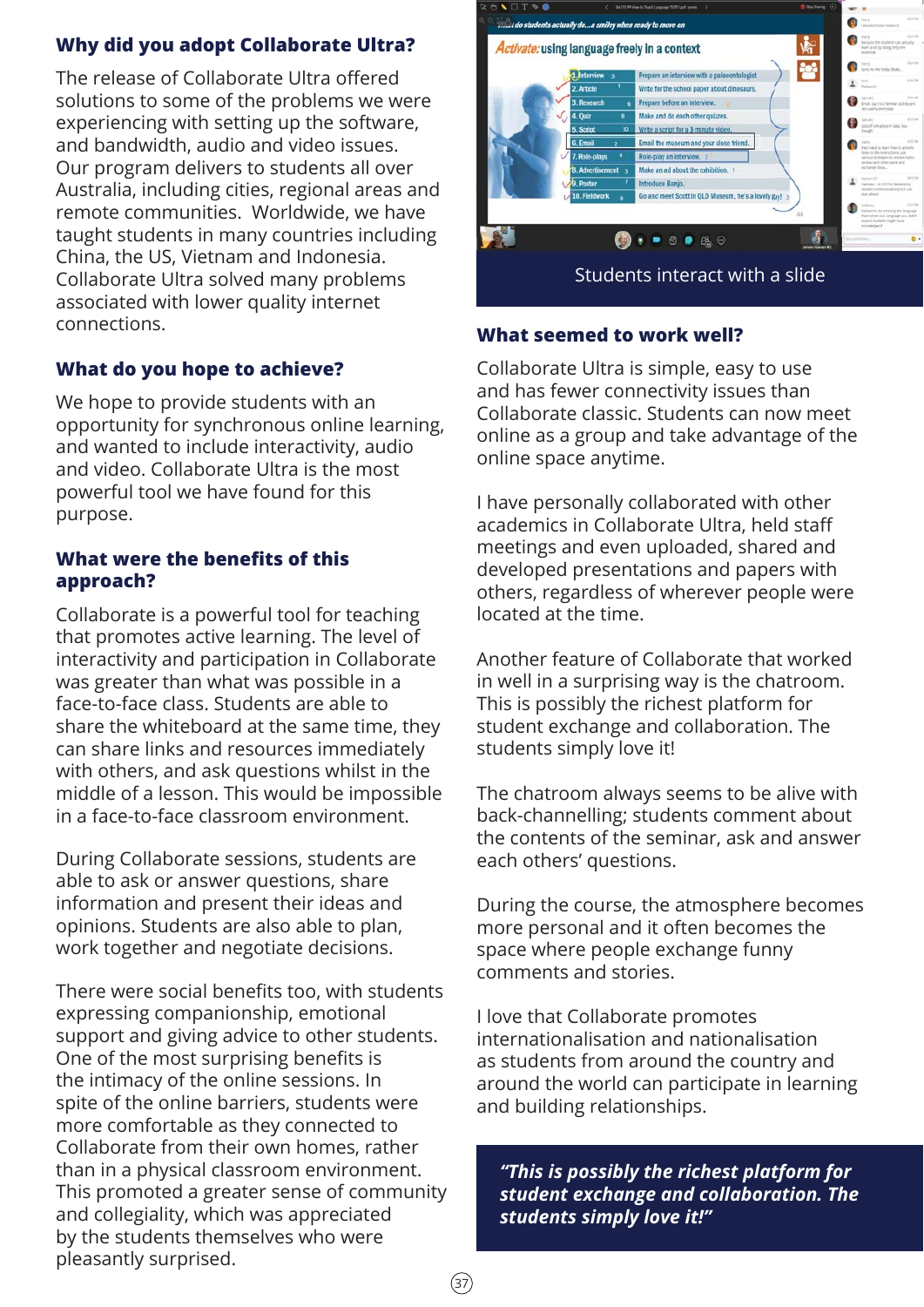## **What were the challenges?**

Running a Collaborate session requires an immense amount of concentration to monitor all the multimodal aspects.

Moderators have to nominate students and manage input. Sessions can be quite exhausting and initially we required two moderators to effectively manage the class.

The lecturer delivers the content while the "producer" helps with answering questions and dealing with technical support.

One of the important challenges was developing the confidence to deal with technical issues and this only comes with experience.

One of the bigger challenges with Collaborate Classic was the initial setting up required by students, such as the installation of Java and troubleshooting audio connection issues, often only moments before the session is due to start.

Ultra has effectively addressed these issues and now provides a 24/7 access to the Collaborate room so students can more readily access this space and become familiar with using the software.

# **What feedback have you received?**

The response from students has been absolutely fantastic with amazing feedback. Students have expressed surprise that they have built a community and feel part of it.

Students who attend the Collaborate sessions loved coming each week, and the opportunity to review the session afterwards through recordings.

Perhaps one of the limitations of Collaborate Ultra is that the chatroom is not recorded, which can affect the ability of students to understand some of what happens in the virtual classroom session.

We have also organised a seminar session with other colleagues around the university and it has been wonderful to share our ideas about this tool.

*"The level of interactivity and participation in Collaborate was greater than what was possible in a face-to-face class"*

#### **What advice would you give someone thinking of trying Collaborate?**

Just do it! Initially make sure you have a person there to assist you until you build the confidence to run the session on your own.

Don't just use Collaborate for teaching a class, try using it for collaboration, online office hours, tutorials sessions or one-to-one support.

Ask for help, use peer support and ensure you receive adequate training before you start. We had considerable support from OLT and ITS which did make all the difference.

#### **What's next?**

We are awaiting new features to be added to Collaborate Ultra, such as the breakout rooms which were present in Collaborate Classic.

Hopefully the recording features will also be improved. In the near future we will publish a paper about our experiences with the MA TESOL program and the use of Blackboard Collaborate.

## **Any final thoughts or comments?**

It has been incredibly rewarding to implement Collaborate into the MA TESOL program.

The team has developed new approaches, skills and expertise allowing us to develop a different style of teaching.

The overall experience has led to an incredible level of engagement and interactivity, creating social connectivity and access.

> *"The overall experience has led to an incredible level of engagement and interactivity"*